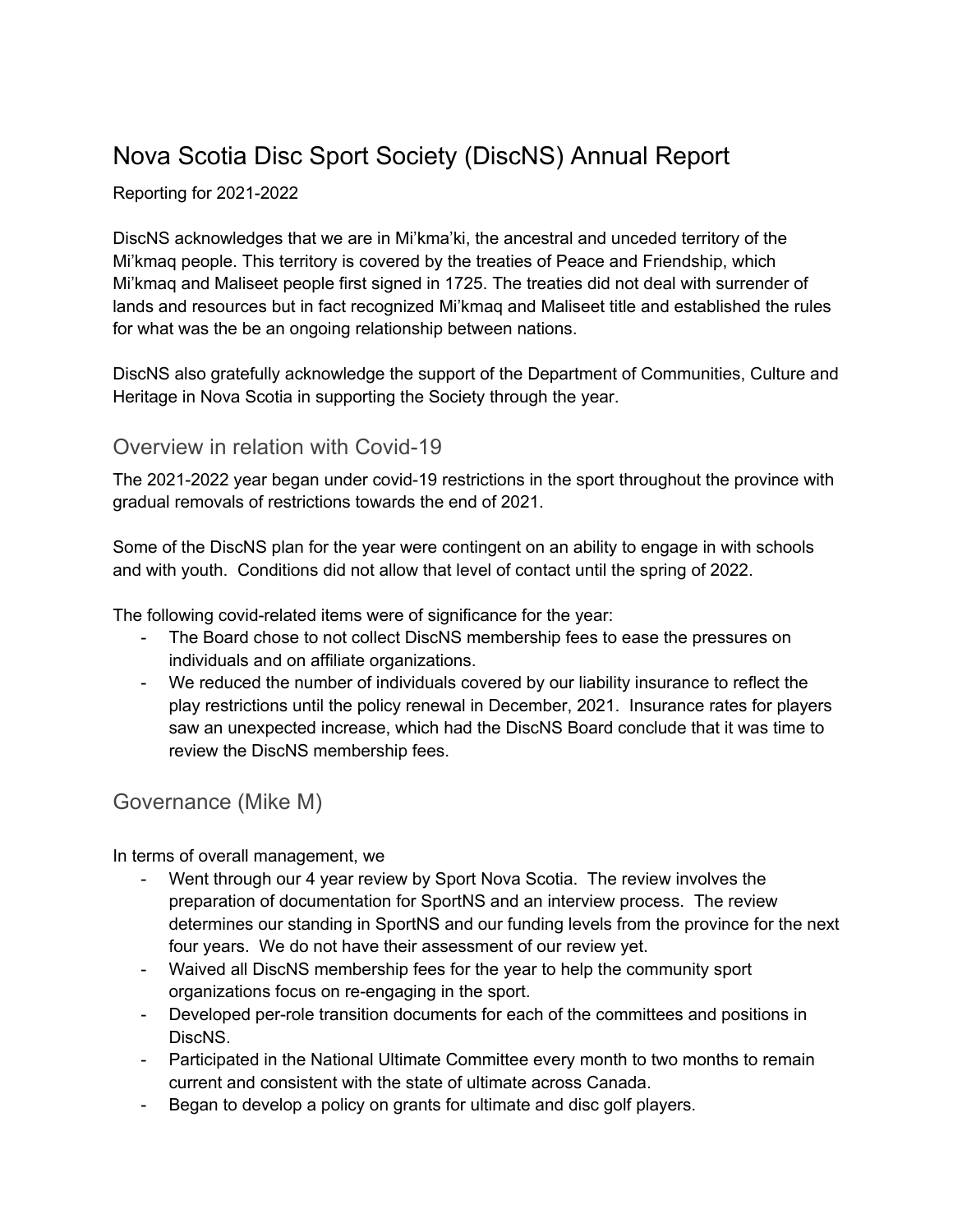- Raised the number of individuals to be covered by our insurance policy, with the re-start of the sports in the province.
- A single individual responded to our request for interest in discussions on strategic planning that was announce in conjunction with the 2021 AGM. We did not follow up on the discussion, given the low response from the membership.
- Provided a \$600 grant to the individuals representing Nova Scotia in the disc golf Chowder Cup. While the budget did not anticipate competition in the year, and so did not budget for player grants, competition in disc golf opened earlier than expected and the Board chose to respond to the request as an extraordinary request to the budget.

## **Competition**

Covid continued to place constraints on tournament play in the region. Consequently, there were no special activities on the competitive scene for the year. There were hopes for C4UC, but Ultimate Canada eventually chose not to advance the event.

We reached out to the touring ultimate teams to find out which supports they would appreciate from the provincial sport organization. Only one team engaged with us in the discussion. Their main ask was the continued development of youth ultimate in the province.

One of the goals for the year was to investigate high performance development of select individual athletes in the province. The one touring team who responded who responded to our request for discussion expressed no appetite at present for that option.

## Youth

The youth committee took shape in the fall of 2022. We gratefully recognize the participation of the following individuals:

• Stuart Shupe, Jr Chairperson Spencer Leslie, Junior Development Coordinator Jillian Morris, Social Media Coordinator Greg Webb, High School Coordinator Eben Tebay, Halifax ultimate Coordinator Ben Wortman, Junior High Coordinator Elizabeth Weld, Event Coordinator

The key outcomes for the year were the creation of the committee, including a division of tasks within the committee, and beginning the efforts to re-connect with the schools:

- Reached out to Coaches to run High School teams
- Reached out to High Schools to determine interest
- Reached out to Jr High schools to offer In class demonstrations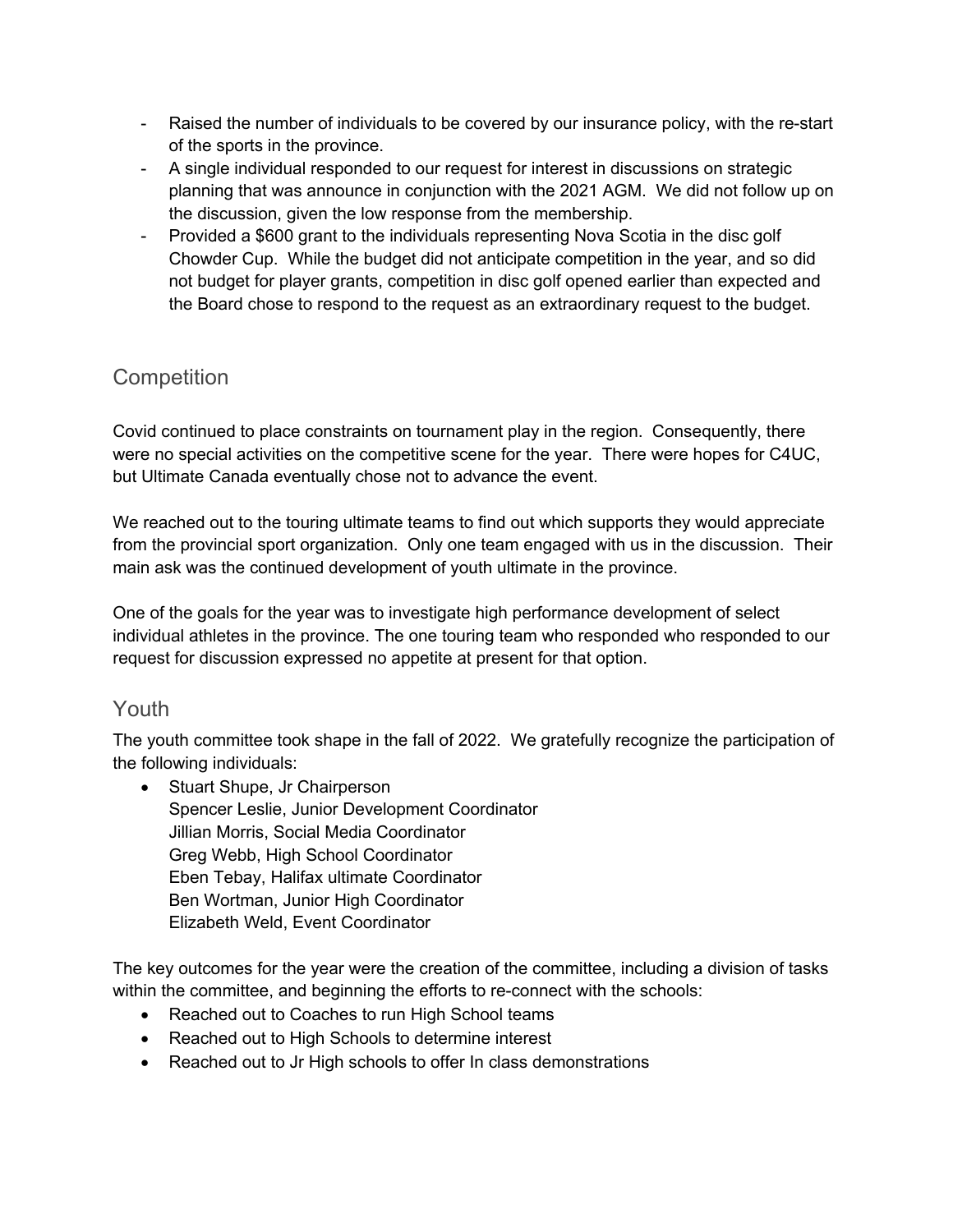The group began to arrange for individual coaches to visit schools and introduce young athletes to ultimate.

Organization also went into preparing for three clinics to be held in May and one youth tournament to be held in June.

## **Coaching**

We had few opportunities for hands-on coach development in the last year. Our provincial LFs co-delivered one of the few competition development coaching courses across Canada.

We have started to do more work in mentoring exiting coaches. We have started to reach out to coaches and review their current status including next steps towards certification.

The National Coaching Certification Program (NCCP) offered free training courses in the province to develop coaches.

## **Observers**

2021 was a challenging year for Observers in Nova Scotia. We had very few opportunities to ply our trade within the region. Some of our members were able to get some games in having travelled to other regions; members were active in a series called "Observer U", a series of interactive zoom sessions where aspects of the practice were discussed, and video was analyzed; and some touring team scrimmages were Observer supported to help prepare players for competitive tournaments.

## Disc Golf

The Maritime Disc Golf Association is currently the only disc golf member of DiscNS. We report on some of the wider activity on disc golf in the province for interest to the DiscNS membership.

While there was still some disruption to competitive play during the past year due to Covid restrictions, Disc Golf again saw tremendous growth in participation numbers, events and new courses being installed in Nova Scotia. Records for number of participants in local and regional tournaments were broken, showing the tremendous growth in not only recreational but competitive participation in disc golf.

Cape Breton University (CBU) installed a new 18 hole course on their property, and significant improvements were made and will continue to the other courses in the Sydney/New Waterford area. New holes were added to the New Minas and Waterville courses as well. The new North Nova Forest "pay to play" course now has 12 holes open, and will be expanded throughout the upcoming year. One of the proposed designs released to the public for the Rehab Lands Park in Cole Harbour included a 9 hole beginner friendly disc golf course. There was tremendous public